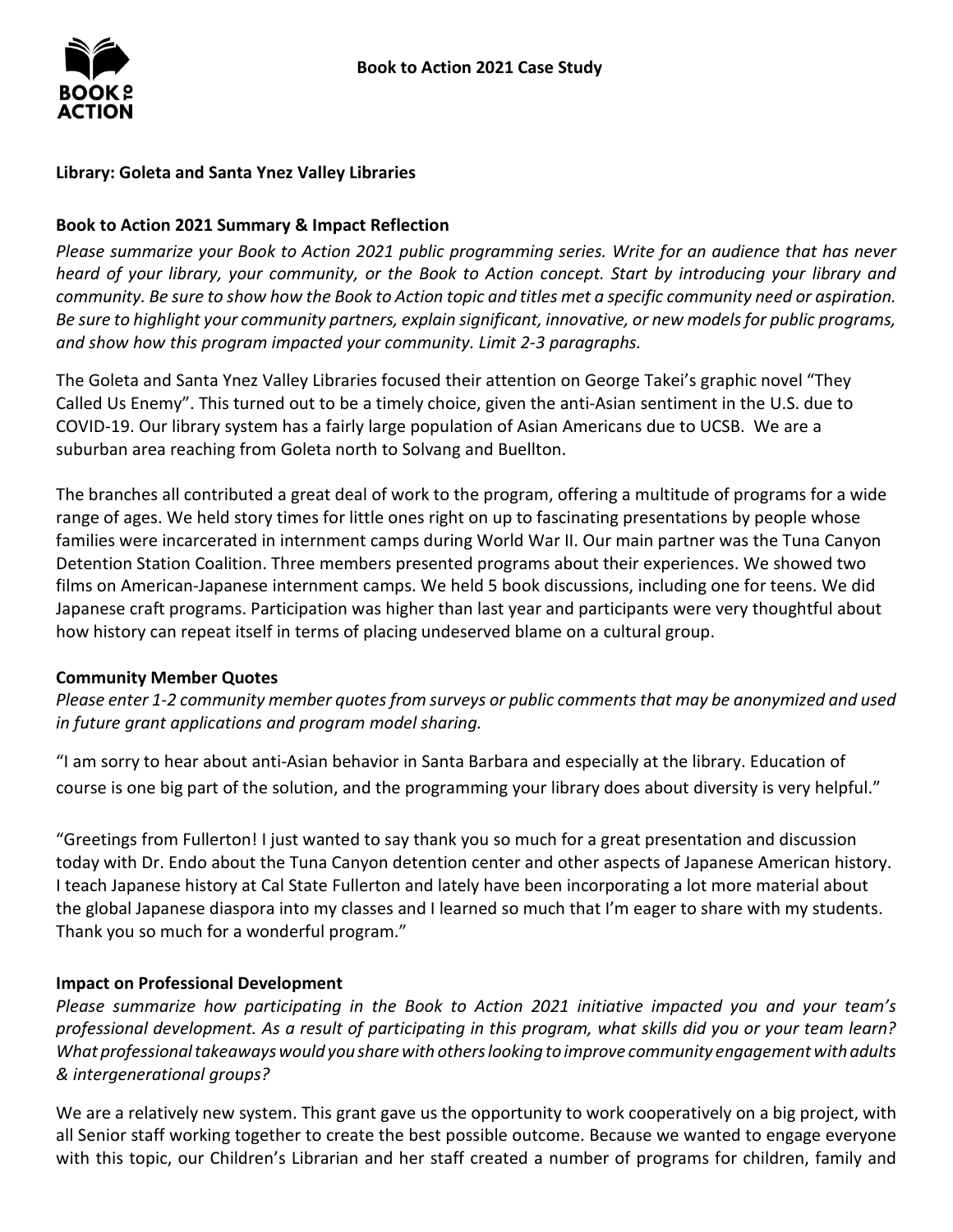teens. We did artistic programs for adults. There were multiple book discussions and lecture presentations. We learned that an enticing poster makes all the difference and that aggressive publicity yields the best results. We also learned that it never hurts to ask someone to speak for free as they are often so passionate about their topic that they are excited to share about it.

### **Final Words of Advice**

*What brief bit of advice (1-2 sentences) would you give to library staff members interested in coordinating a Book to Action or similar community engagement series for adults and intergenerational groups in their community?* 

 respond enthusiastically to a project where there is a common theme that can be applied to programs across This program takes a lot of staff time if you want to do a good job of it. Be prepared! However, your staff will all age ranges.

 **Total # Programs:** 23  *Sample File Name: BTA 2021 San Leandro Library Image 1.jpg*  **Total Attendance at Programs:** 1,321 **Book to Action URL(s): Book to Action Images: Please attach 1-2 images (.jpg or .png files only) that best represent your Book to Action 2021 series** 

 **Image 1 Caption:** BTA Announcement Poster **Image 2 File Name:** BTA1.jpg **Image 1 File Name:** BTAeventsposterall.jpg **Image 2 Caption:** BTA Programs Poster

**Book to Action Program Coordinator Name & Title:** Allison Gray, Director, Goleta and Santa Ynez Valley Libraries

**Contact:** agray@cityofgoleta.org

**May others contact you with questions?** X Yes □ No